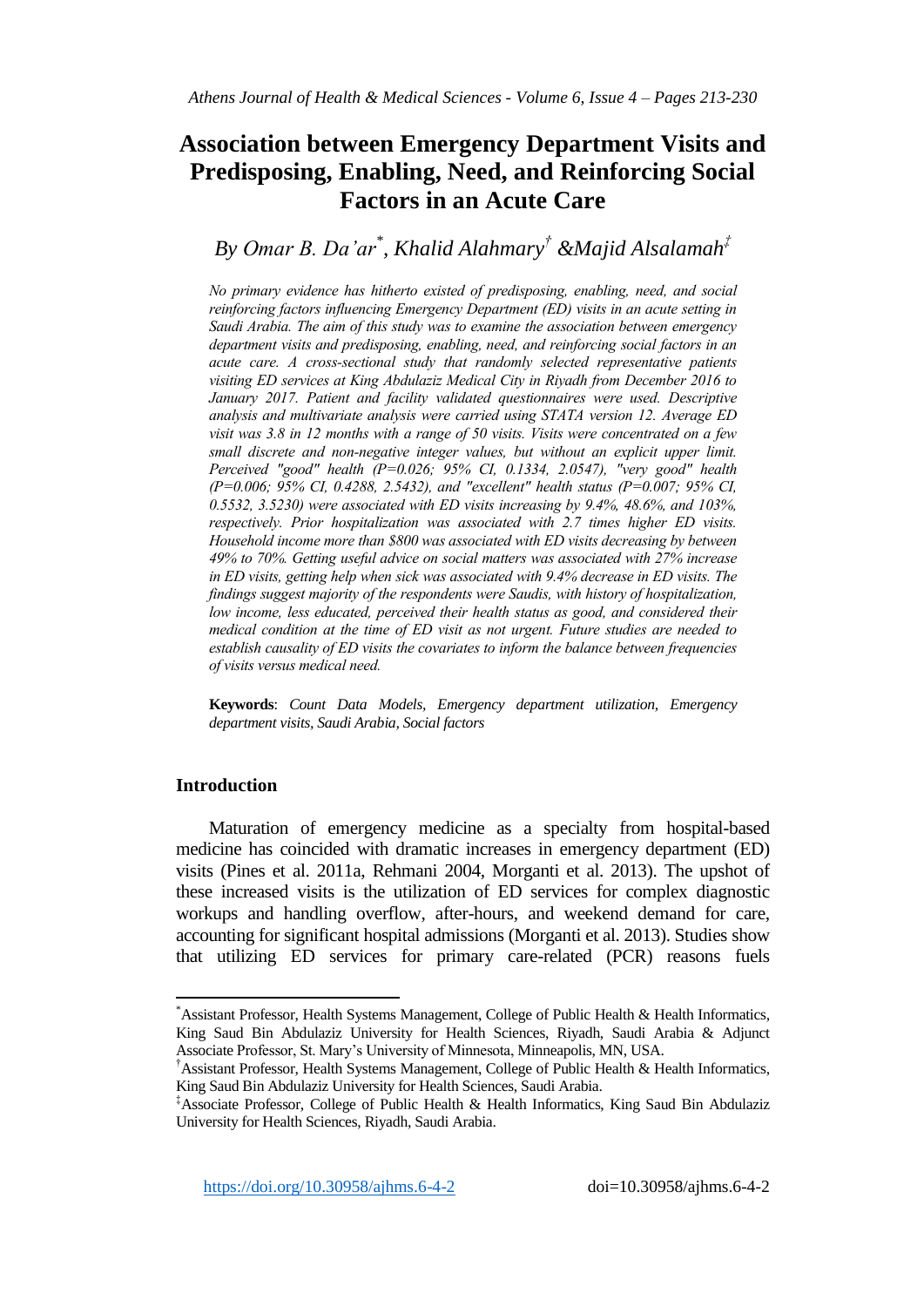overcrowding (Dawoud et al. 2016, Schoen et al. 2004, Hoot and Aronsky 2008, Weinick et al. 2010, Enard and Ganelin 2013). Many of these patients require instant medical attention, but their kinds of conditions are non-emergent outpatient care and potentially preventable or avoidable with appropriate primary care or timely options elsewhere (Morganti et al. 2013). Increased use of ED services has led to overcrowding, which has implications for facilities and healthcare systems in terms of negative outcomes such as healthcare staff burnout (Alomar et al. 2013), higher complication rates, mortality, and un-necessary delays (Pines et al. 2011a). In addition, ED overcrowding puts a huge financial and human resource burden on emergency care, delays the provision of urgent care for those who need most, and further increases the fragmentation and discontinuity of care (Howlader et al. 2015, Macinko et al. 2011).

The motivation for this study, therefore, comes from the recognition that utilization of ED services is a common practice in Saudi Arabia, with dramatic increases in public hospitals (Pines et al. 2011a, Bakarman and Njaifan 2014, Ministry of Health 2016, Ministry of Health 2013, Ministry of Health 2012). Available evidence suggests that despite the availability of free primary care, patients tend to bypass primary care facilities to seek ED services for non-urgent and avoidable conditions (Alsirafy et al. 2016, Alyasin and Douglas 2014, Al-Ghanim 2004, Alghanim and Alomar 2015, Rehmani and Norain 2007, Siddiqui and Ogbeide 2002a, 2002b, Shah et al. 1996). With a universal coverage of healthcare in these facilities, an implicit assumption is the existence of a balance between demand for and provision of ED health services. In the context of Saudi Arabia, no primary evidence has hitherto existed on that balance, especially in an acute hospital setting. This study, therefore, examined the association between ED utilization in an acute setting and patient and facility characteristics that predisposed, enabled, and re-enforced the need to utilize ED services. These covariates, in our context, include patients' socioeconomic characteristics, demographic profiles, and their health and medical conditions; healthcare staff and/or facility characteristics; and social environment conditions; and patient selfefficacy issues.

#### **Methods**

# *Study Design*

A cross-sectional study that both prospectively and retrospectively targeted patients who sought ED services at King Abdulaziz Medical City-King Fahad hospital in Riyadh (KAMC-KF) from December 2016 to January 2017. This was aimed at the frequency of ED utilization in an acute setting and its association with patients and facility-related predisposing, enabling, need, and re-enforcing factors, including social environment conditions; and patient self-efficacy issues that influenced the need to utilize ED services.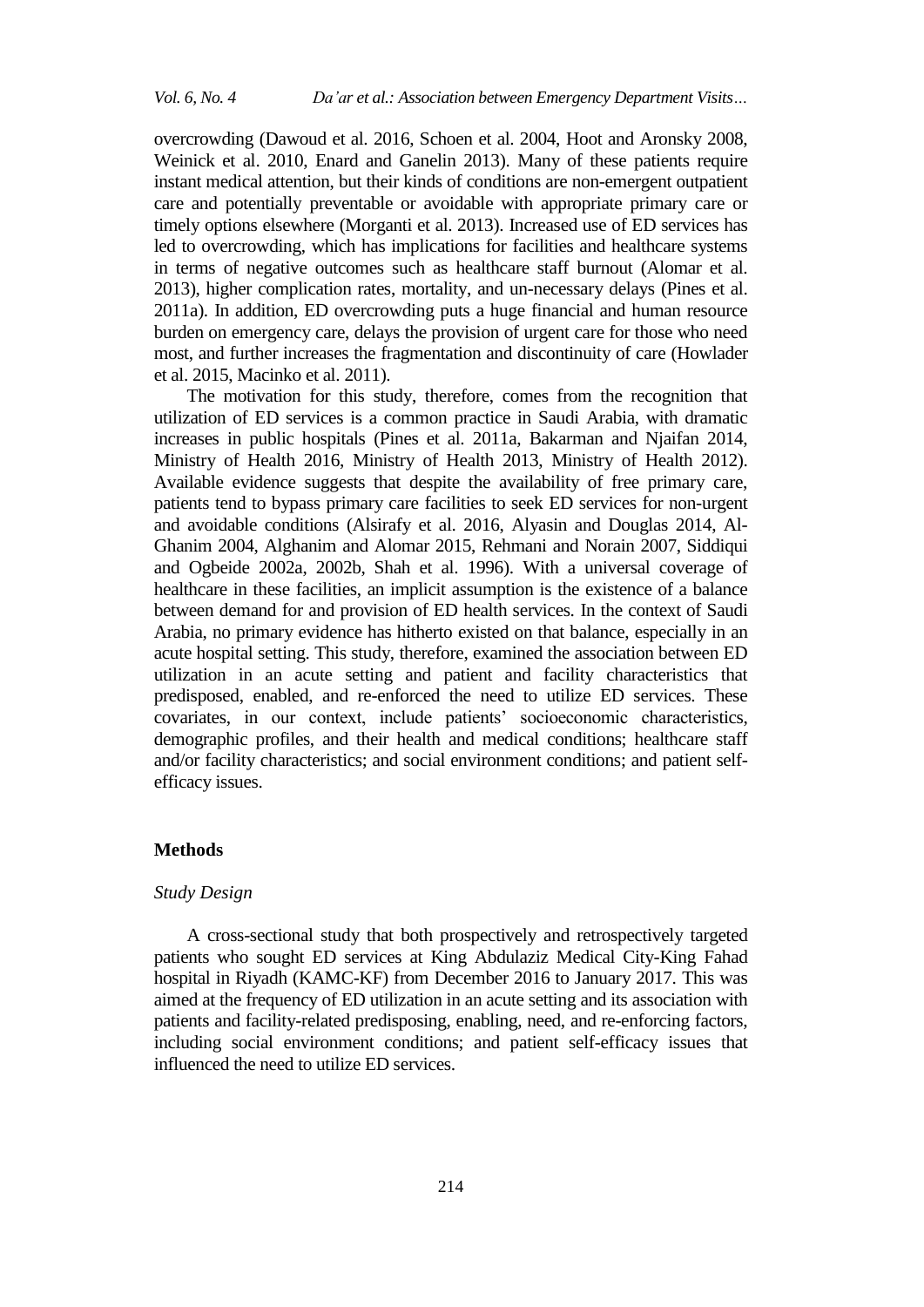# *Sampling*

We first calculated the sampling interval by dividing the total number of ED visitors in a month by the targeted number of visitors in 24 hours. From the first patient arriving at ED during a shift (2 shifts), we selected the next patient by using this sampling as an interval for all visitors in each shift. This yielded the required final sampling number of 440 patients. With a sample of 440 patients, data were collected from December 2016 to January 2017. Of the 440 sampled and invited patients who visited ED, 381 accepted to participate. Of these patients, 366 completed the questionnaires, an overall effective response rate of 83%. A systematic random sampling technique was employed to recruit subjects where a pre-specified interval determined the recruited subjects. We used the registration station at the ED as the point of contact with incoming patients. With the help of trained research assistants, receptionists were notified to keep track of potential participants. Once a subject was selected, research assistants invited the patient to complete the survey and explain the purpose and the informed consent verbally as well as in writing. Relatives or friends who accompanied patients with lifethreatening conditions were approached to complete questionnaires. Visiting ED regardless of whether admitted with clear-cut signs i.e. the clinical emergency need was the main inclusion criterion for patients. Physicians and nurses of the emergency department were included to help in the facility questionnaire.

# *Setting of the Study*

The study was conducted at the Emergency Department, one of the largest sections of the National Guard Health Affairs (NGHA) Hospital in Riyadh. The hospital is a tertiary referral and teaching hospital and a member of the Joint Commission of International Standards (JCI). The hospital has a bed capacity of well over 690 and mainly serves the Saudi National Guard (SANG) employees and their dependents. Most attendees of the hospital are eligible for most services although there are out-of-pocket patients. The hospital's proximity to the capital city and the variety of case-mix services at the outpatient, in-patient and ED services make it ideal for patients.

## *Instruments*

With permission, a two-level validated questionnaire was used - a patient questionnaire and healthcare staff/facility survey. The questions were based on the Queensland University of Technology (QUT) Emergency Health Services study (Toloo et al. 2011).

English and Arabic languages translations and reverse translations of the patients' questionnaire were carried out to check for consistency and validity. The translated version was necessary if any patient wanted to self-administer the questionnaire in the native language without the help of the trained research assistant. Trained research assistants who spoke both local and English languages interviewed patients.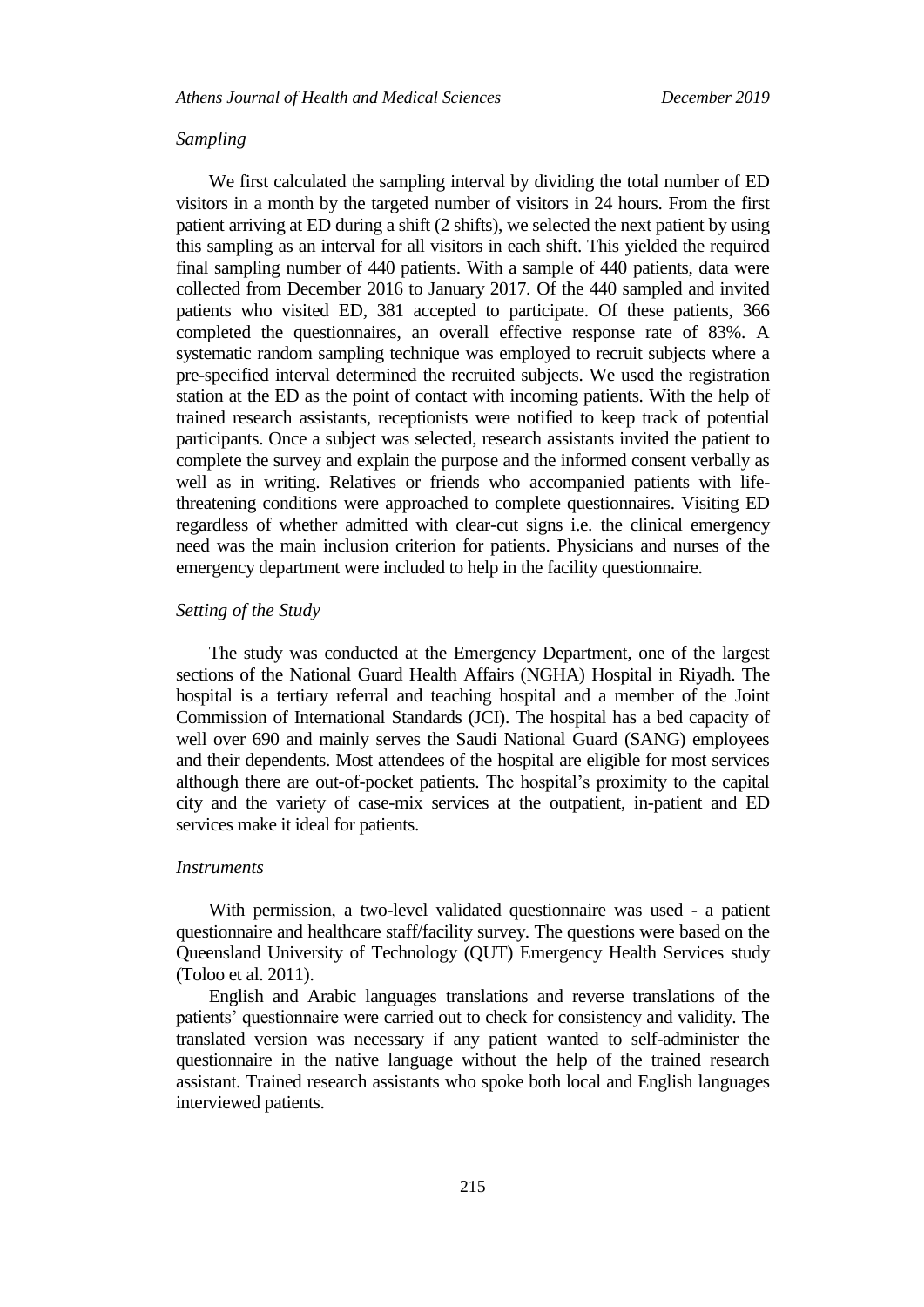We piloted the questionnaires and administered to a smaller convenient sample (10%) of the targeted sample population. There were no issues of data quality, validity, or comprehensiveness about the questionnaires and response rate was satisfactory. However, we did encounter issues of ambiguity and convolution of questions. Ambiguities of some questions were related to cross-cultural issues while convolution issues were related to time and length of the questionnaires and interview. We adjusted the concerned questions accordingly. We introduced a follow-up strategy by research assistants before patients were discharged to enhance the response rate.

Finally, trained research assistants administered a well-structured and crossculturally comparable patient questionnaire to respondents. The patient questionnaire was administered prospectively to gather information about predisposing factors e.g. socioeconomic and demographic profiles, health beliefs and knowledge; facility characteristics e.g. service availability and staff training; enabling factors such as household income, transportation, social support, selfefficacy, reason for choosing ED, geographic proximity, family responsibilities, and affordability among other factors. Other factors included the number of chronic conditions, perceived need of patients such as health status, severity, susceptibility, and benefits, barriers among other variables. A second questionnaire was administered to physicians and nurse in the same facility to retrospectively gather information such as the history of hospitalization, number of ED visits in 12 months. Other factors retrospectively gathered included evaluated need e.g. triage acuity level, recall medical diagnosis, final decision such as admission, referral, and discharge. We linked each patient to his/her treating physician and nurse who, with help of medical records, then helped complete the healthcare staff/facility survey for each triaged patient after the medical diagnosis has been made.

The two-level survey involved patients being prospectively interviewed as they arrived at ED and retrospectively gathering patient medical records with the help of nurses and physicians. The purpose of the two-level survey had the following four purposes: (a) to capture the patients' use of ED from different perspectives; improving the validity and precision of the information gathered, capturing different dimensions and levels of factors influencing patients' use of ED services (b) retrospective to extract secondary data from medical records of the sampled patients (c) to cross-validate patient-reported information using the medical records (d) lower potential recall by patients about their medical conditions and ED use.

### *Data Analysis*

Data were coded and analyzed in STATA version 12 for Windows. First, we descriptively summarized key variables of interest as summarized in Table 1. Then we examined the association between ED utilization and the patient-and facilitylevel factors, including predisposing, enabling, reinforcing, and need and social factors. We employed a *negative binomial regression*, a technique used for modeling count variables, especially for over-dispersed count outcome variables. The presence of over-dispersion in the mean value of the response variable (ED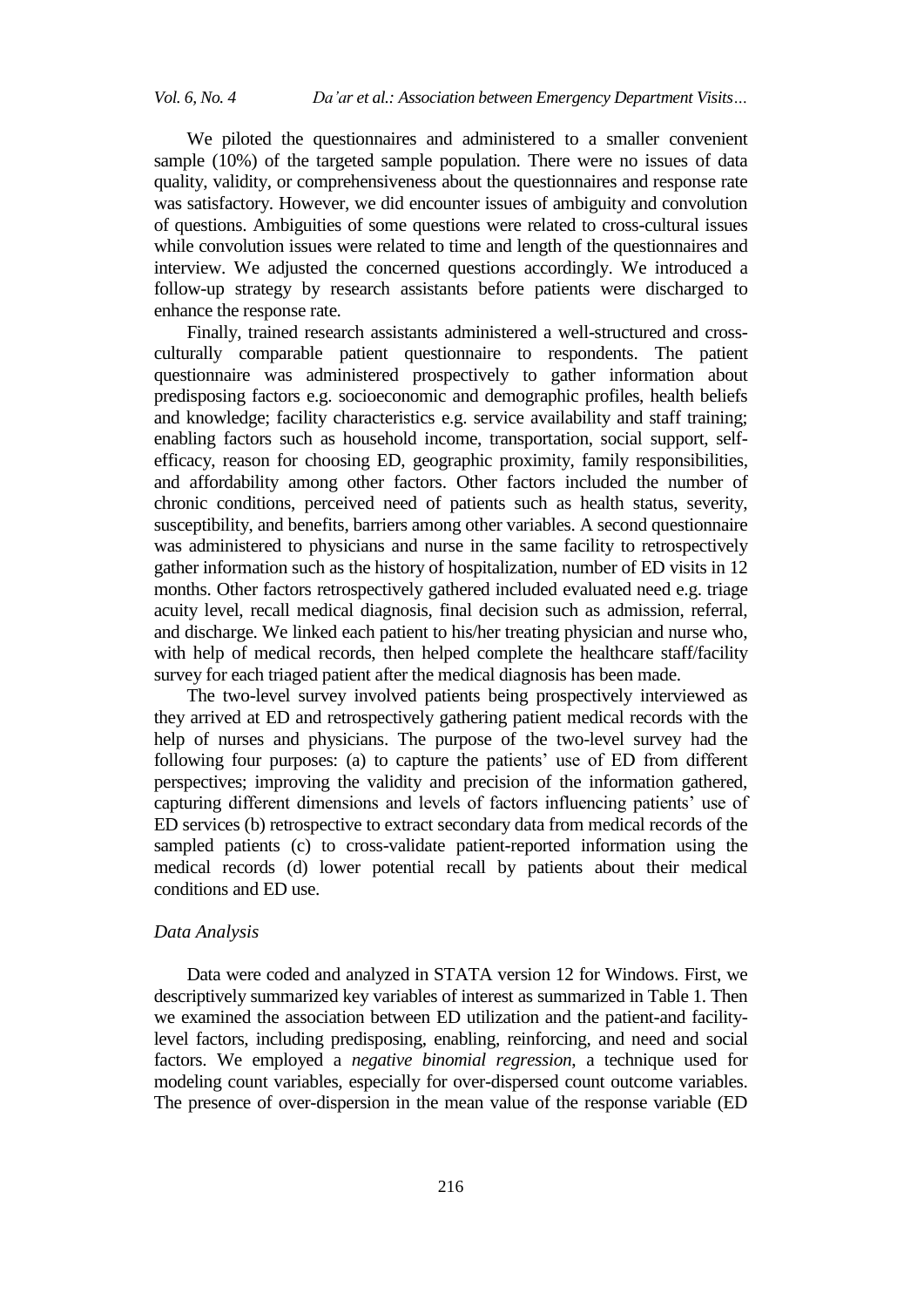visit) when varied with the facility and patient-level factors necessitated the need for count data models such as negative binomial regression. Previous studies have applied these models to healthcare (Grootendorst 1995, Sari 2009).

#### *Ethical Approval*

We used a standard, validated and approved consent-to-participate form designed by the King Abdullah International Medical Research Centre (KAIMRC). The consent was in both English and Arabic, the main local language. The form was handed to patients or their guardian and/or caretaker. The consent was read out verbally and explained clearly for patients who needed help during the survey for reasons of language limitations of either language. Consent for underage or patients in critical clinical conditions were given by parents, guardians, or caretakers. The ethical approval in terms of Institutional Review Board (IRB) was granted by KAIMRC Research Committee (protocol RC15/131/R).

# **Results**

#### *Descriptive Statistics*

Table 1 depicts the summary of descriptive statistics. The mean of the ED visits was 3.8 times a year with a standard deviation of 4.3. The minimum number of visits was one and the maximum was 50. The median visit was three, with an interquartile range (IQR=4). Of the ED visitors who responded, slightly more than half (51%) were female, 95% were Saudis, and 72% had less than high school education. Majority of the respondents (92%) were adults and seniors and 66% were married. One-fifth of the respondents hailed from a household of less than SAR 3,000 (\$800) a month.

Nearly two-thirds (66%) perceived their health status as good, very good, and excellent, while 34% had a history of prior hospitalization, 64% considered their medical condition at the time of ED visit as not urgent. About 72% of the respondents reported having people and families to care and 76% get help when sick. Another 63% reported getting advice when they needed. However, while 16.67% of the patients were not confident that they could deal efficiently with unexpected events, 14.75% of the ED visitors cannot usually think of a solution when confronted with troubles.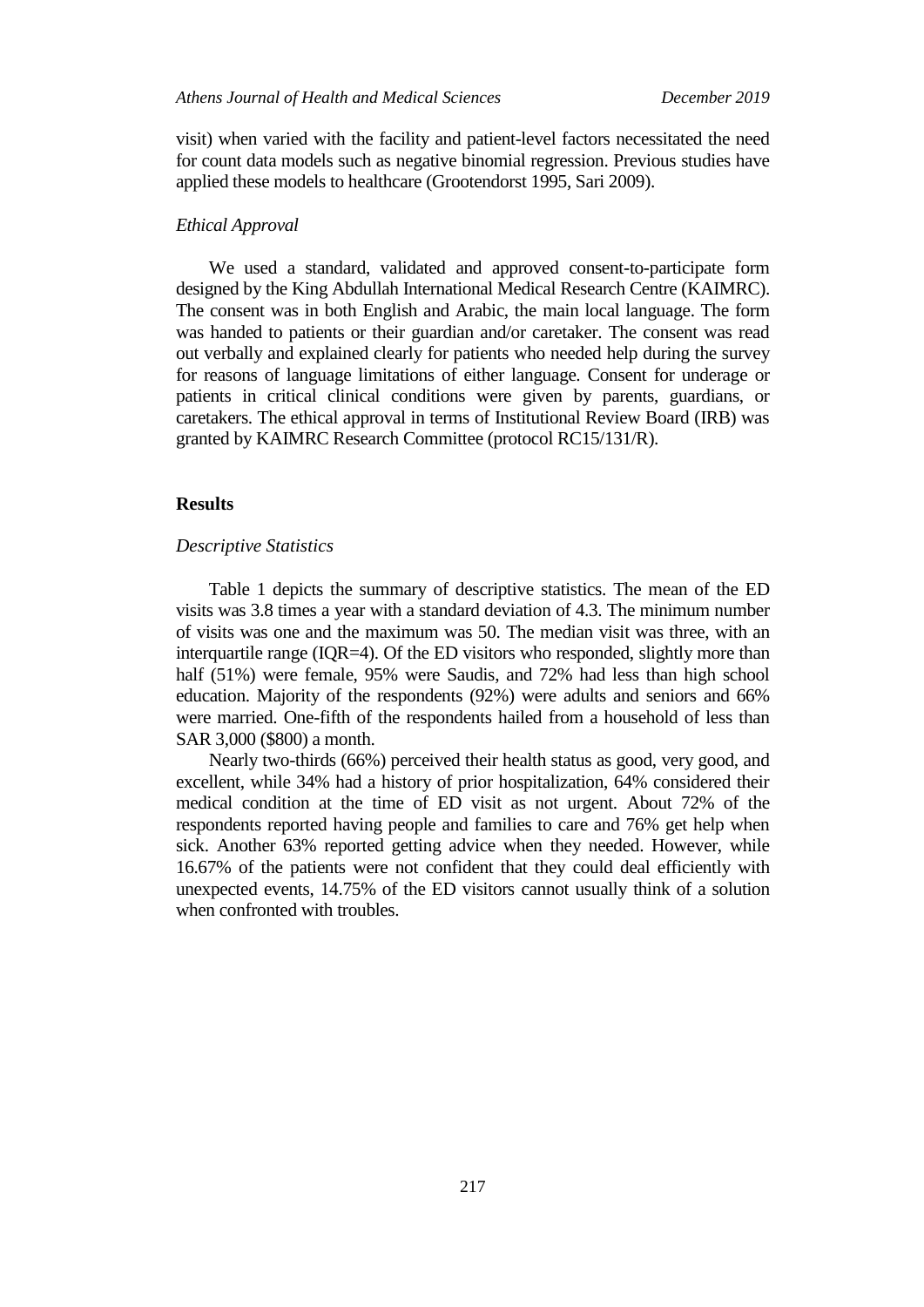| <b>Characteristics</b>            | Level                                 | N(%)        | <b>Characteristics</b>            | Level              | N(%)        |
|-----------------------------------|---------------------------------------|-------------|-----------------------------------|--------------------|-------------|
| <b>ED</b> visits                  | Mean: SD=3.8, SD=4.3; Median=3, IOR=4 |             | <b>Facility proximity</b>         | No                 | 96 (26.23)  |
| Age                               | Mean: SD=50, SD=21.8                  |             |                                   | Yes                | 232 (63.39) |
| <b>Perceived health status</b>    | 1: Poor                               | 45 (12.30)  |                                   | Missing            | 38 (10.38)  |
|                                   | 2: Fair                               | 74 (20.22)  | Hospital open 24/7                | No                 | 56 (15.30)  |
|                                   | 3: Good                               | 110(30.05)  |                                   | Yes                | 273 (74.59) |
|                                   | 4: Very good                          | 94(25.68)   |                                   | Missing            | 37(10.11)   |
|                                   | 5: Excellent                          | 36(9.83)    | <b>Hospital staff specialized</b> | No                 | 59 (16.12)  |
|                                   | Missing                               | 7(1.91)     |                                   | Yes                | 307 (83.88) |
| Age category                      | Child & Teen                          | 31 (8.47)   | <b>Insurance eligibility</b>      | No                 | 34 (9.29)   |
|                                   | Adult                                 | 231 (63.11) |                                   | Yes                | 332 (90.71) |
|                                   | Seniors                               | 104 (28.42) | <b>Income levels</b>              | $1: \leq 3,000$    | 75 (20.49)  |
| <b>Marital</b> status             | 1: Married                            | 242 (66.12) |                                   | $2:3,000-5,000$    | 111 (30.33) |
|                                   | 2: Not married                        | 62(16.94)   |                                   | $3: 5,001-10,000$  | 94 (25.68)  |
|                                   | 3: Others                             | 51 (13.93)  |                                   | 4: 10,001-15,000   | 29 (7.92)   |
|                                   | Missing                               | 11(3.01)    |                                   | 5: >15,000         | 28(7.65)    |
| <b>Education levels</b>           | 0: None                               | 125(34.15)  |                                   | Missing            | 29 (7.92)   |
|                                   | 1: Elementary                         | 37(10.11)   | <b>Employment status</b>          | 1: Employed        | 82 (22.40)  |
|                                   | 2: Intermediate                       | 103(28.14)  |                                   | 2: Not employed    | 37(10.11)   |
|                                   | 3: High school                        | 39 (10.66)  |                                   | 3: Home-maker      | 117 (31.97) |
|                                   | 4: Tertiary                           | 62(16.94)   |                                   | 4: Retired         | 86 (23.50)  |
| Gender                            | Female                                | 185 (50.55) |                                   | 5: Student         | 33(9.02)    |
|                                   | Male                                  | 181 (49.45) |                                   | Missing            | 11(3.01)    |
| <b>Residence</b>                  | No                                    | 58 (15.85)  | Deal with unexpected events       | 1: Not true at all | 61(16.67)   |
|                                   | Yes                                   | 301 (82.24) |                                   | 2: Somewhat true   | 148 (40.44) |
| <b>Nationality</b>                | No                                    | 15(4.1)     |                                   | 3: Exactly true    | 134 (36.61) |
|                                   | Yes                                   | 351 (95.9)  |                                   | Missing            | 23(6.28)    |
| <b>History of hospitalization</b> | No                                    | 214 (58.47) | Can think of solution             | 1: Not true at all | 54 (14.75)  |
|                                   | Yes                                   | 128 (34.97) |                                   | 2: Somewhat true   | 153(41.80)  |
|                                   | Missing                               | 24(6.56)    |                                   | 3: Exactly true    | 137 (37.43) |
| <b>Condition urgent</b>           | No                                    | 237 (64.75) |                                   | Missing            | 22(6.01)    |
|                                   | Yes                                   | 129 (35.25) | Have people who care              | No                 | 99 (27.05)  |
| <b>Facility</b>                   | No                                    | 54 (14.75)  |                                   | Yes                | 267 (72.95) |
|                                   | Yes                                   | 281 (76.77) | Get help when sick                | No                 | 87 (23.77)  |
|                                   | Missing                               | 31 (8.47)   |                                   | Yes                | 279 (76.23) |
|                                   |                                       |             | Get advice when need it           | No                 | 134 (36.61) |
|                                   |                                       |             |                                   | Yes                | 232 (63.39) |

# **Table 1.** *Descriptive Statistics of Key Variables*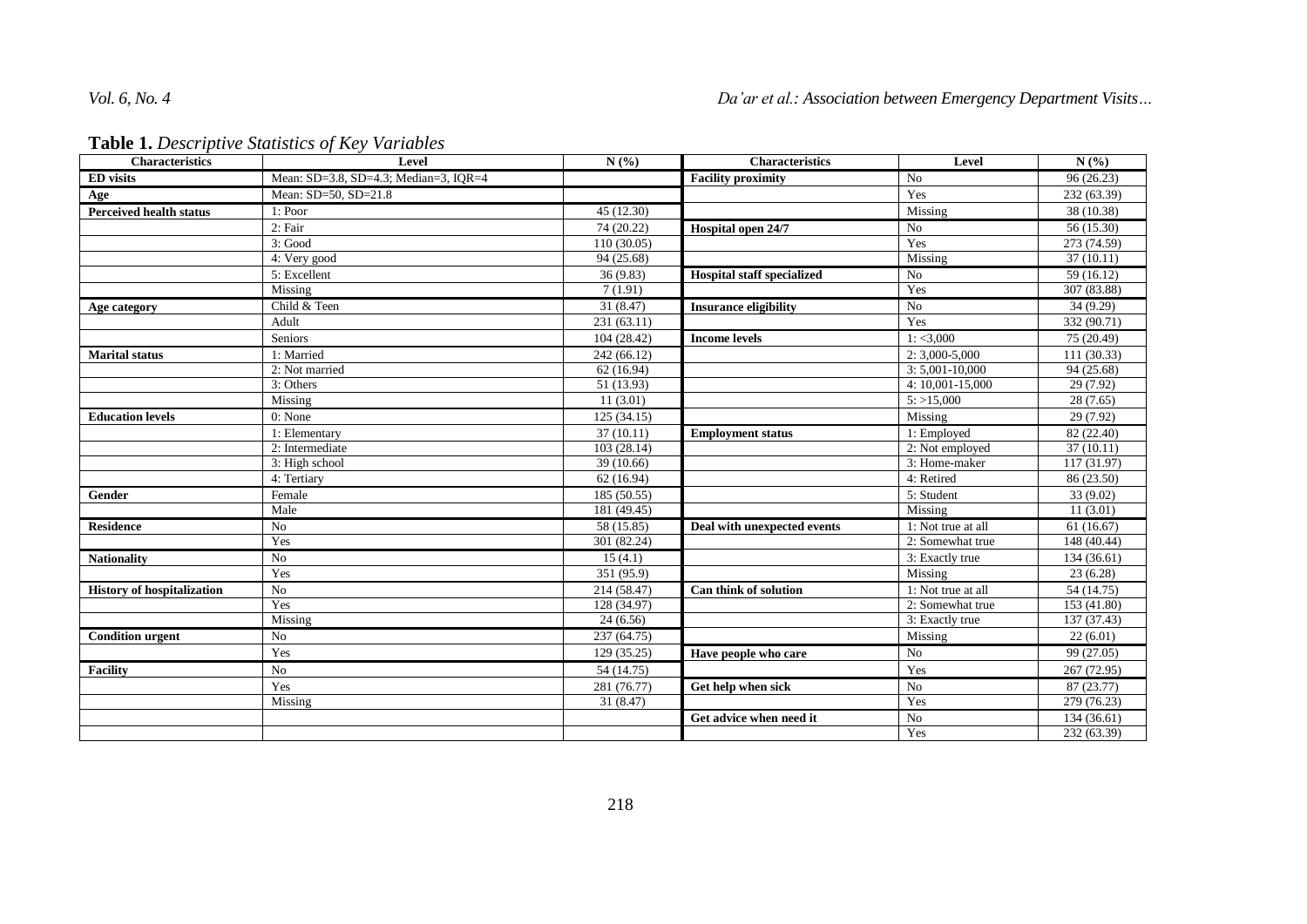The response variable of interest was how many times a patient attended ED in the past 12 months. The same information was confirmed by patients' medical records from healthcare staff/facility questionnaire. The mean visit was 3.8 in 12 months with a 4.3 standard deviation. The range was 50 visits. The distribution was somewhat expected, and the unconditional mean of the response variable was smaller than the variance. Figure 1 shows a rightskewed histogram of the ED visits. The number of times patients visited ED were concentrated on a few small discrete and non-negative integer values (0, 1, 2, 3, 4, etc.), but without an explicit upper limit.

# **Figure 1.** *Histogram of the Number of ED Visits in 12 Months*



Further exploration of the data showed the conditional means and variances of some key indicators such as perceived health status and other variables appeared to potentially explain variation in ED visits. In particular, data showed that the mean value of ED visits seems to vary by various indicator variables and the variances within each level of the indicator variable are higher than the mean within each level, suggesting the presence of overdispersion. As such, a negative binomial model provided an improved fit to the data and accounted better for over-dispersion (Byers et al. 2003).

#### *Regression Results*

Table 2 illustrates the results of the negative binomial regression. The results reveal that perceived "good" health status (P=0.026; 95% CI, 0.1334, 2.0547), "very good" health status (P=0.006; 95% CI, 0.4288, 2.5432), and "excellent" health status (P=0.007; 95% CI, 0.5532, 3.5230) were associated with ED visits increasing by 9.4%, 48.6%, and 103%, respectively. While these results are statistically significant, it is worth noting that there is a positively perceived health gradient with respect to increasing ED visits. In addition,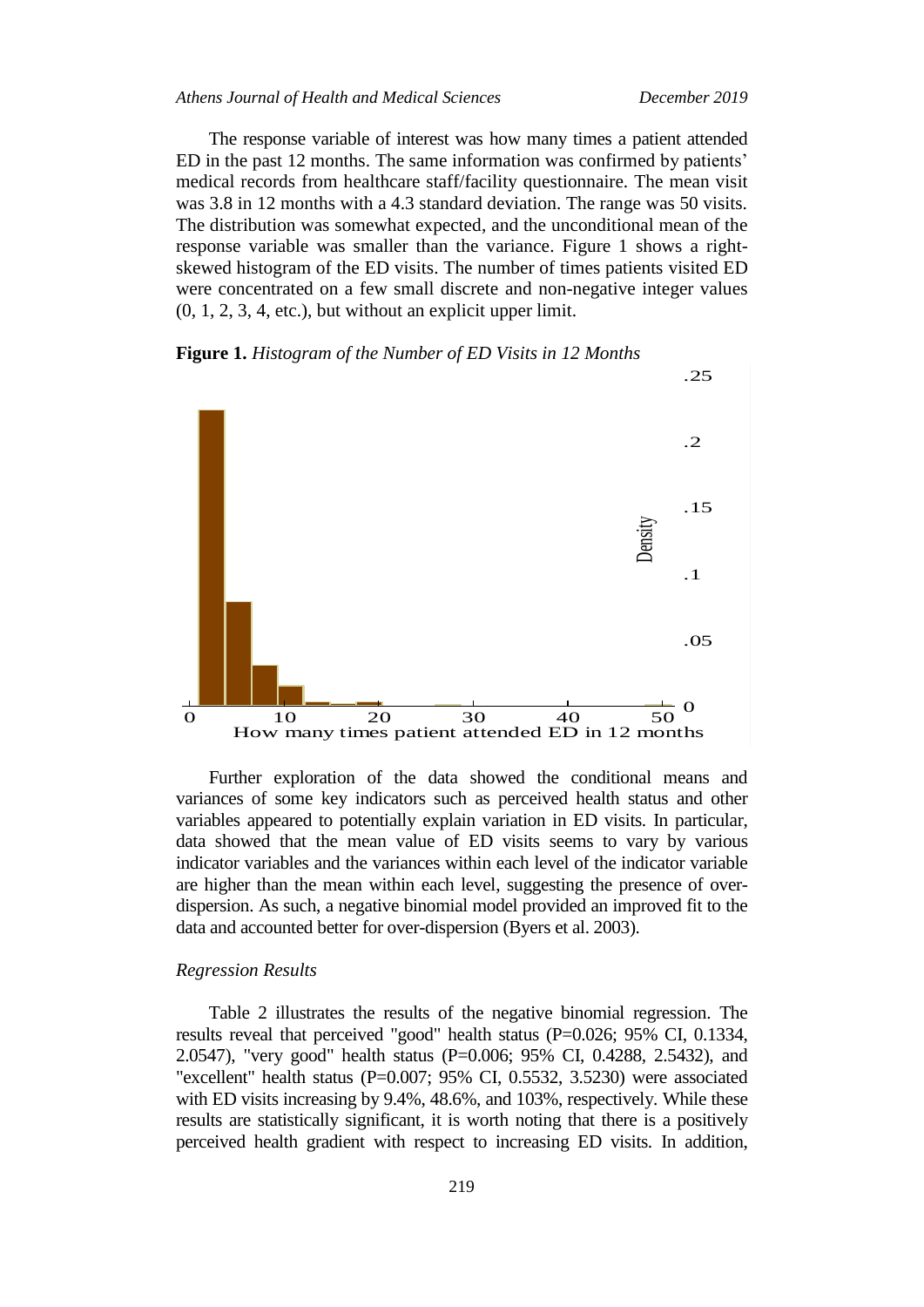results revealed that being adult was associated with 1.56 times higher ED visits ( $P=0.013$ ; 95% CI, 0.3300, 2.7815) versus being a child, while having insurance eligibility was associated with ED visit increasing by 94% (P=0.004; 95% CI, 0.6211, 3.2564) versus having no insurance or ineligible status. Income seemed to have a negative gradient association with respect to ED visits. Household income of more than SAR 3,000 (\$800) was associated with ED visits decreasing by 49% to 70% compared with income less than this income.

Social environment conditions of patients seem to play a more significant role in ED visits than issues of patients' self-efficacy. For instance, social support in terms of getting useful advice on important things in life was associated with ED visits increasing by 27% compared to getting no advice (no social life) (P=0.003; 95% CI, 0.4351, 2.1195). However, getting help when sick in bed was associated with ED visits decreasing by 9.4% (P=0.04; 95% CI, -2.1624, -0.0272). The results further suggest that prior hospitalization was associated with 2.7 times higher ED visits versus no history of hospitalization (P<0.001; 95% CI, 1.8070, 3.5188). Surprisingly, hospital staff being specialized was associated with 1.36 times lower ED visits versus no history of hospitalization (P<0.023; 95% CI, -2.5370, -0.1861). This result is not surprising given that nearly three-fourths of the sampled patients visiting ED had less than high school education.

With regard to education level, our study suggests a marginally significant association with ED visits at 10% level. For instance, having a tertiary education level was associated ED visits decreasing by 32% (P=0.089; 95% CI, -2.8393, 0.1996).

Finally, other variables controlled for in the regression were not statistically significant. These variables included gender, marital status, the urgency of health conditions, 24-hour facility service availability, and proximity to ED facility, patients' self-efficacy issues such as the confidence to deal efficiently with unexpected events and ability to think of a solution if in trouble.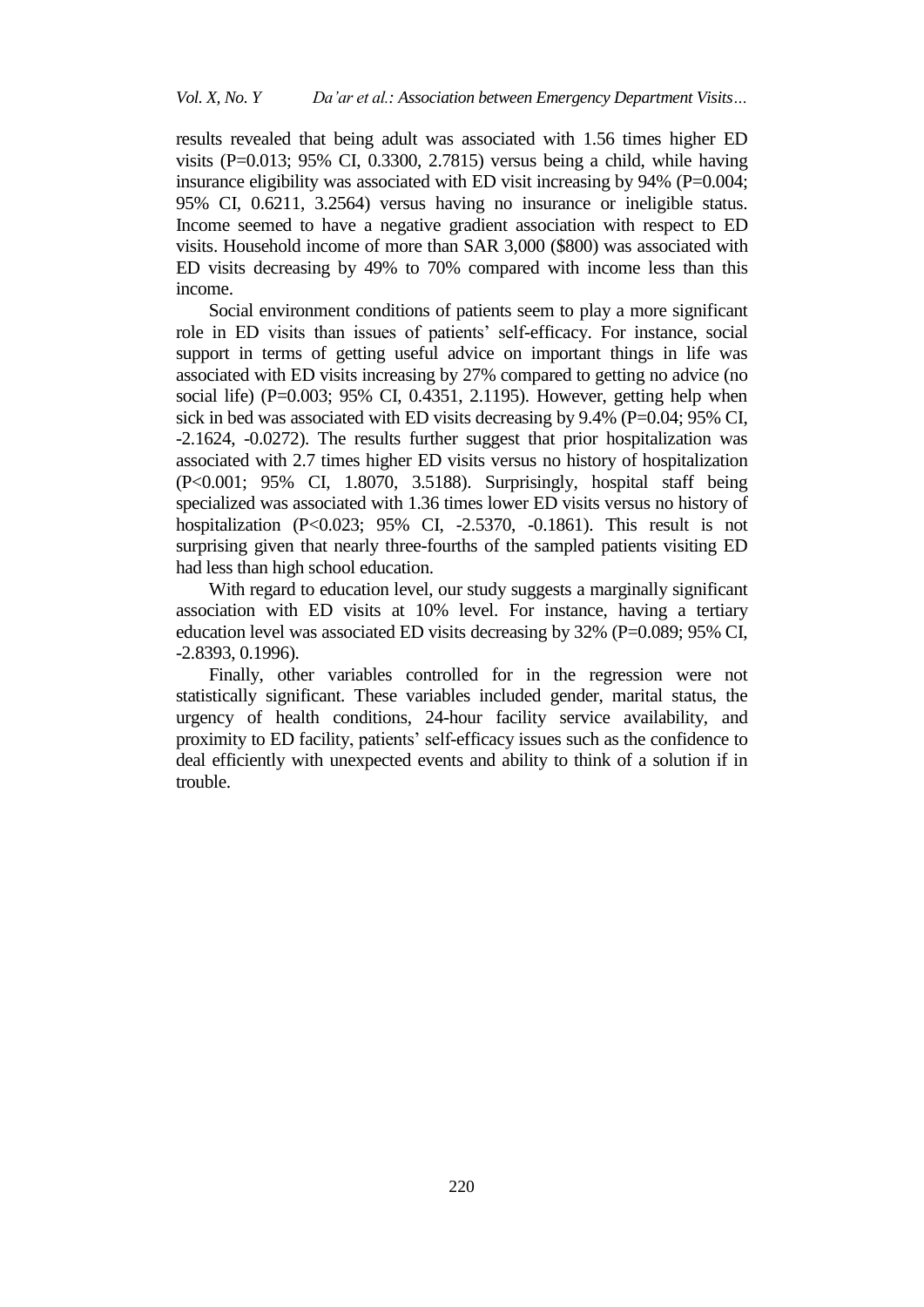# *Athens Journal of Health and Medical Sciences December 2019*

|                                                                           | <b>Marginal effects</b> | <b>Std. Error</b> | ${\bf z}$ | P >  z | [95% Conf. Interval] |           |  |  |
|---------------------------------------------------------------------------|-------------------------|-------------------|-----------|--------|----------------------|-----------|--|--|
| Dependent variable=ED visits (12 months)                                  |                         |                   |           |        |                      |           |  |  |
| Patient hospitalized before                                               | 2.6629***               | 0.4367            | 6.1000    | 0.0000 | 1.8070               | 3.5188    |  |  |
| Patient perceived health status ( $1 = P$ oor health status is reference) |                         |                   |           |        |                      |           |  |  |
| 2: Fair                                                                   | 0.6467                  | 0.5628            | 1.1500    | 0.2510 | $-0.4565$            | 1.7498    |  |  |
| 3: Good                                                                   | 1.0940**                | 0.4901            | 2.2300    | 0.0260 | 0.1334               | 2.0547    |  |  |
| 4: Very good                                                              | 1.4860***               | 0.5394            | 2.7500    | 0.0060 | 0.4288               | 2.5432    |  |  |
| 5: Excellent                                                              | $2.0381***$             | 0.7576            | 2.6900    | 0.0070 | 0.5532               | 3.5230    |  |  |
| Condition urgent                                                          | $-0.0013$               | 0.3901            | 0.0000    | 0.9970 | $-0.7659$            | 0.7632    |  |  |
| Hospital open all time                                                    | $-0.3724$               | 0.6206            | $-0.6000$ | 0.5480 | $-1.5888$            | 0.8440    |  |  |
| Hospital staff specialized                                                | $-1.3615**$             | 0.5997            | $-2.2700$ | 0.0230 | $-2.5370$            | $-0.1861$ |  |  |
| Hospital facilities all open                                              | 0.3967                  | 0.5765            | 0.6900    | 0.4910 | $-0.7331$            | 1.5266    |  |  |
| Hospital proximity                                                        | $-0.5454$               | 0.4208            | $-1.3000$ | 0.1950 | $-1.3702$            | 0.2793    |  |  |
| Age category                                                              |                         |                   |           |        |                      |           |  |  |
| 2: Adult                                                                  | $1.5558**$              | 0.6254            | 2.4900    | 0.0130 | 0.3300               | 2.7815    |  |  |
| 3: Seniors                                                                | 1.3156*                 | 0.6812            | 1.9300    | 0.0530 | $-0.0194$            | 2.6507    |  |  |
| Gender                                                                    | 0.5452                  | 0.6869            | 0.7900    | 0.4270 | $-0.8011$            | 1.8915    |  |  |
| Marital status $(2=Unreported \ is \ reference)$                          |                         |                   |           |        |                      |           |  |  |
| 1: Married                                                                | $-0.0444$               | 0.7104            | $-0.0600$ | 0.9500 | $-1.4367$            | 1.3480    |  |  |
| 3: Others                                                                 | 0.0417                  | 0.8871            | 0.0500    | 0.9630 | $-1.6970$            | 1.7804    |  |  |
| Insurance type (ineligible=base                                           | 1.9387***               | 0.6723            | 2.8800    | 0.0040 | 0.6211               | 3.2564    |  |  |
| Residence (Outside Rivadh=base)                                           | 1.1808*                 | 0.6086            | 1.9400    | 0.0520 | $-0.0120$            | 2.3737    |  |  |
| Education level $(0=No$ education is base)                                |                         |                   |           |        |                      |           |  |  |
| 1: Elementary                                                             | $-0.8457$               | 0.6690            | $-1.2600$ | 0.2060 | $-2.1570$            | 0.4656    |  |  |
| 2: Intermediate                                                           | $-1.3215$               | 0.8089            | $-1.6300$ | 0.1020 | $-2.9069$            | 0.2638    |  |  |
| 3: High school                                                            | $-1.1249$               | 0.7435            | $-1.5100$ | 0.1300 | $-2.5821$            | 0.3324    |  |  |
| $4$ : >Tertiary                                                           | $-1.3199*$              | 0.7752            | $-1.7000$ | 0.0890 | $-2.8393$            | 0.1996    |  |  |
| Household income (1=less SAR 3,000 reference)                             |                         |                   |           |        |                      |           |  |  |
| $2: 3,000 - 5,000$                                                        | $-1.6981***$            | 0.5554            | $-3.0600$ | 0.0020 | $-2.7867$            | $-0.6094$ |  |  |
| $3: 5,001-10,000$                                                         | $-1.4891**$             | 0.6336            | $-2.3500$ | 0.0190 | $-2.7310$            | $-0.2473$ |  |  |
| 4: 10,001-15,000                                                          | $-1.5253*$              | 0.8830            | $-1.7300$ | 0.0840 | $-3.2559$            | 0.2053    |  |  |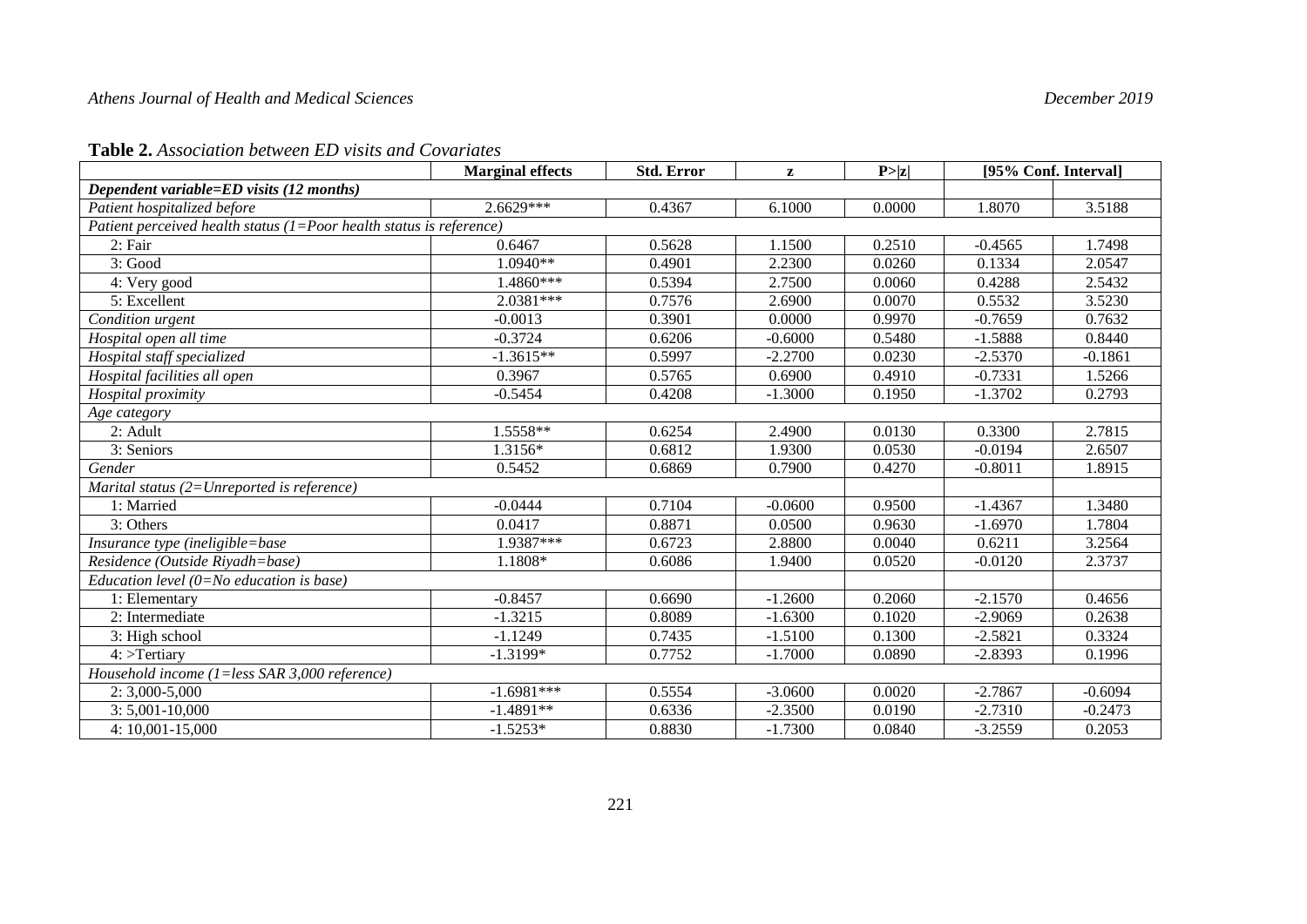| 5: >15,000                                          | $-1.7268*$  | 0.9030 | $-1.9100$ | 0.0560 | $-3.4966$ | 0.0430    |  |
|-----------------------------------------------------|-------------|--------|-----------|--------|-----------|-----------|--|
| Employment status $(3)$ =Homemaker reference group) |             |        |           |        |           |           |  |
| 1: Employed                                         | 0.1895      | 0.8129 | 0.2300    | 0.8160 | $-1.4037$ | 1.7828    |  |
| 2: Not employed                                     | 0.0057      | 0.7011 | 0.0100    | 0.9940 | $-1.3685$ | 1.3799    |  |
| 4: Retired                                          | 0.7351      | 0.9389 | 0.7800    | 0.4340 | $-1.1052$ | 2.5754    |  |
| 5: Student                                          | 1.1432      | 1.1475 | 1.0000    | 0.3190 | $-1.1058$ | 3.3922    |  |
| Have people to care                                 | 0.2011      | 0.5046 | 0.4000    | 0.6900 | $-0.7879$ | 1.1900    |  |
| Get vital advice                                    | $1.2773***$ | 0.4297 | 2.9700    | 0.0030 | 0.4351    | 2.1195    |  |
| Get help when sick in bed                           | $-1.0938**$ | 0.5442 | $-2.0100$ | 0.0440 | $-2.1604$ | $-0.0272$ |  |
| Can deal with event                                 |             |        |           |        |           |           |  |
| 2: Somewhat true                                    | 0.2504      | 0.8340 | 0.3000    | 0.7640 | $-1.3842$ | 1.8849    |  |
| 3: Exactly true                                     | $-1.0746$   | 0.9216 | $-1.1700$ | 0.2440 | $-2.8809$ | 0.7317    |  |
| Can think of solution                               |             |        |           |        |           |           |  |
| 2: Somewhat true                                    | $-0.3118$   | 0.7247 | $-0.4300$ | 0.6670 | $-1.7323$ | 1.1086    |  |
| 3: Exactly true                                     | 0.9057      | 0.9398 | 0.9600    | 0.3350 | $-0.9363$ | 2.7477    |  |

*Note*: Marginal effects for factor levels is the discrete change from the base level: Significant at \*\*\*p<0.01; \*\*p<0.05; \*p<0.1.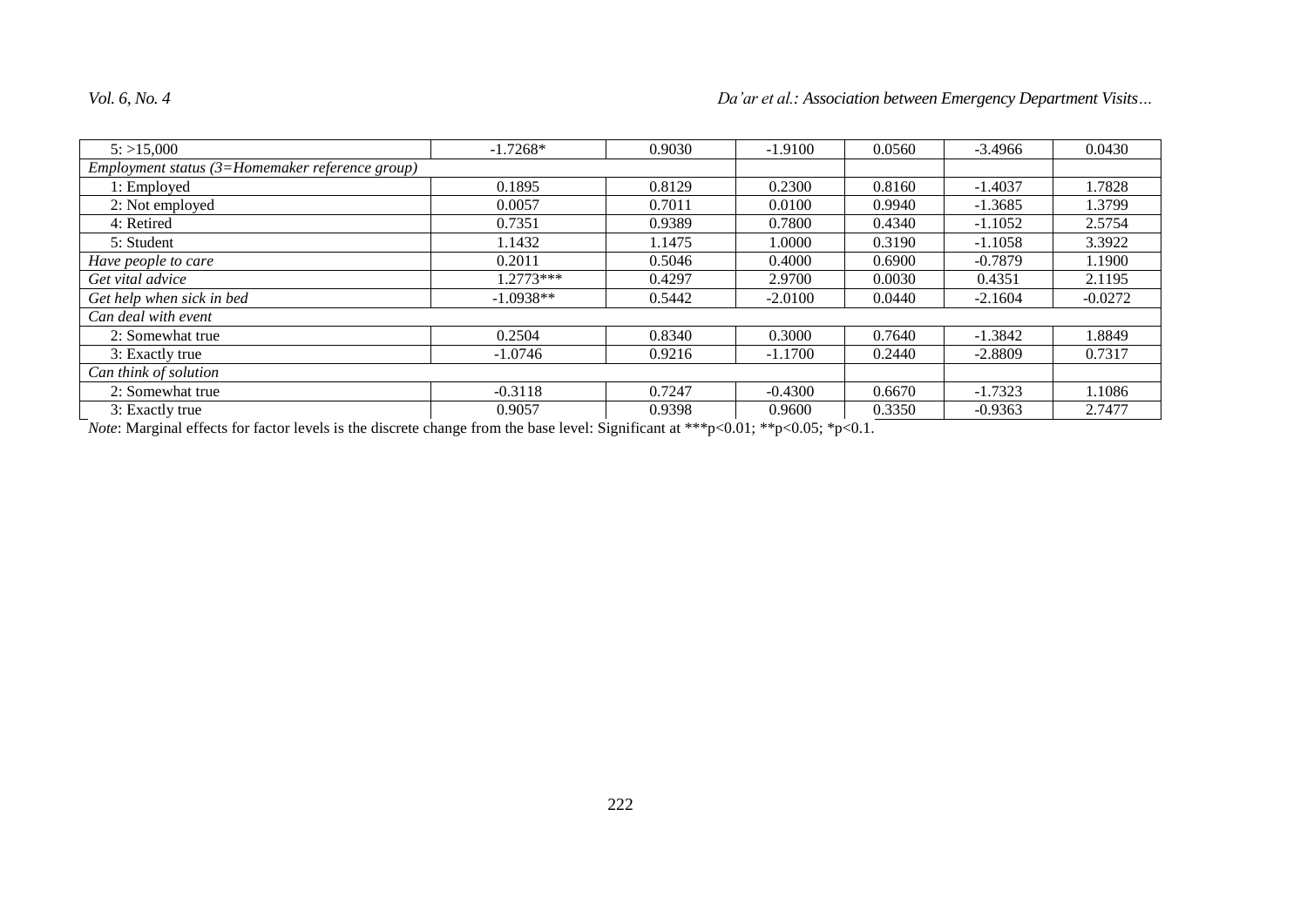# **Discussion**

# *Discussion of Results*

Previous studies have shown that predisposing, enabling, and need factors explain ED utilization. The present study explored the association between ED utilization and patient and facility-level factors. Our study suggests that in general, older, less-educated, and lower-income groups of patients are more likely to visit ED compared to those patients who were younger, more educated, and with higher income, suggesting that predisposing and enabling factors were associated with more ED visits. It is well documented that predisposing factors such as age and education explain, in part, why people choose to visit the ED (Alghanim and Alomar 2015, Peppe et al. 2007, Babitsch et al. 2012, Pines et al. 2011b, de la Granda Bermúdez et al. 2018). In addition, disadvantaged groups such as less educated individuals were shown to lack knowledge about their health conditions and ways to manage at home and hence resort to ED as their main source of disease management and education (AL-Jahdali et al. 2012). Evidence indicates that elderly tend to use more ED services (Alghanim and Alomar 2015, Pines et al. 2011b, Fuda and Immekus 2006, Ahmed et al. 2018) while other studies showed that both young and old individuals often use ED services (LaCalle and Rabin 2010). Older patients who tend to have multiple co-morbidities may perceive the hospital ED as a better choice to get more advanced healthcare (Peppe et al. 2007). This is especially true when local primary care services are either not accessible or do not provide continuity of care (Ionescu-Ittu et al. 2007).

Our study suggests education level was associated with ED visits decreasing by 32%. This result was however marginally significant 10% level. Previous research showed evidence of predisposing factors such as low education as being associated with both less and more urgent visits (Khan et al. 2011). Results further indicate that individuals who reported less household income and those who had insurance and met the hospital care eligibility requirements were more likely to use the ED. For instance, our study suggests a negative income gradient where patients reporting middle and high-income households were associated with fewer ED visits compared with those who reported lower income. This is consistent previous studies that showed lowerincome status is associated with higher ED utilization (Vaz et al. 2014). Having insurance eligibility was associated with more ED visits in our study. While this result is consistent with evidence that having both public and private coverage was associated higher likelihood of visits to ED visits (Berra et al. 2006), it contradicts previous research which indicated that patients who were uninsured did not use the ED more than those are insured (Peppe et al. 2007, Fuda and Immekus 2006).

Our findings show that those individuals with perceived good or excellent health status are likely to make more ED visits than those with poor perceived health. However previous research showed that having a worse health status was more likely to be associated with higher visits to a healthcare professional, or utilize emergency department services (Khan et al. 2011). Current evidence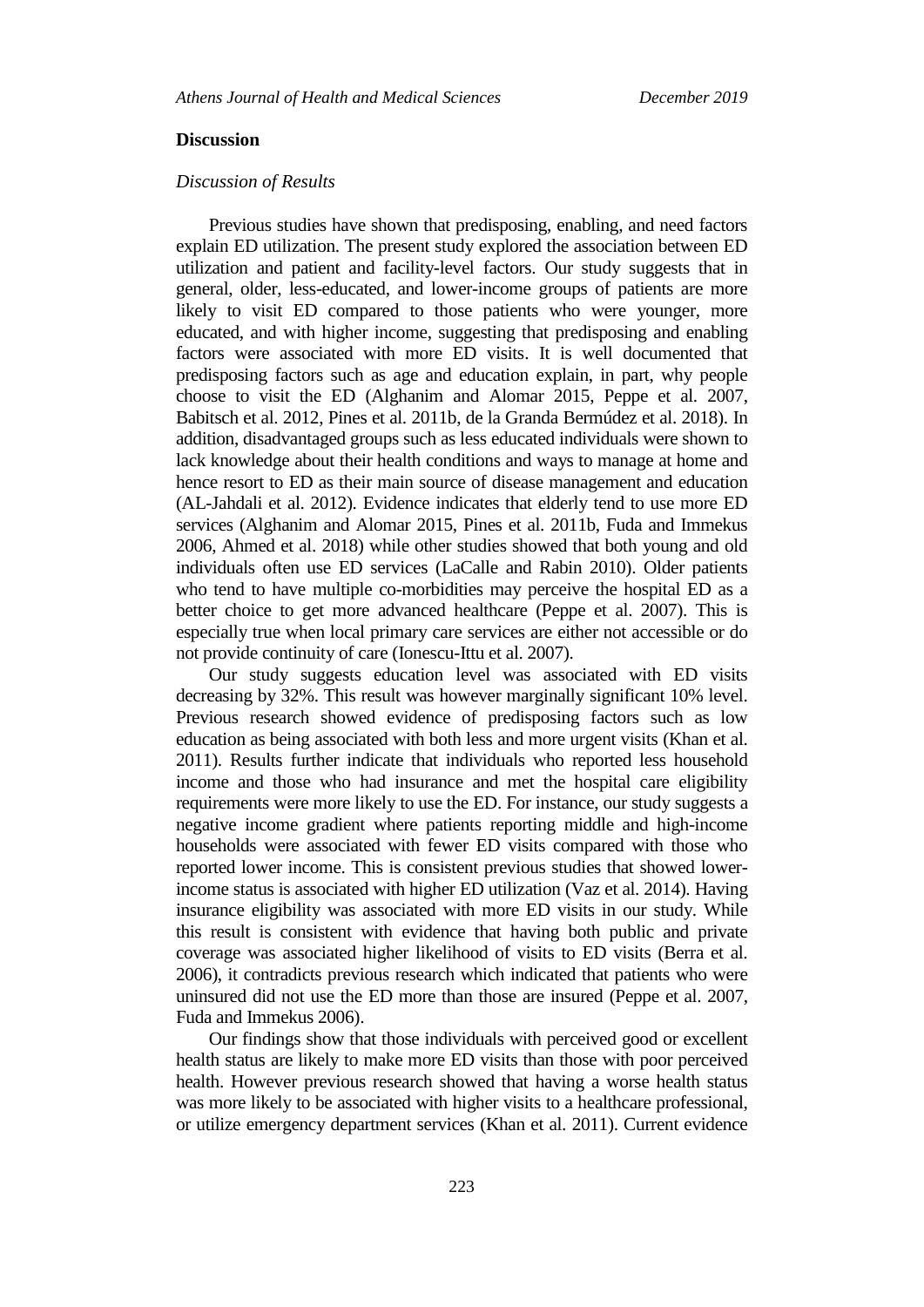also shows that need factors do play an important role in determining the actual use of urgent healthcare (Peppe et al. 2007, Fuda and Immekus 2006, LaCalle and Rabin 2010). The need factors are considered the most proximal reasons for seeking healthcare services (Andersen 1995). When people perceive high urgency of their health need, they are likely to seek immediate care. This can arise from both personal factors and system factors. From a personal perspective, people who have a high expectation of optimal health or who are more susceptible to health problems may sense the urgency to seek healthcare even for a small change in their health condition (Peppe et al. 2007). A social circle that holds similar health-related beliefs may reinforce such finding and our analysis in terms of getting advice from others. This finding highlights the importance to differentiate between perceived versus the actual need of emergency care. It seems that patients who are highly health-conscious tend to utilize healthcare regardless of the actual need, while those with potential clinical need do not obtain appropriate healthcare. This may suggest an imbalance of utilization of healthcare resources with more resources used by those who are less in need. From a system perspective, poor disease management and follow-up system may increase the need to visit the hospital emergency room. Surprising, results suggest that the availability of better medical staff in the facility is associated with lower ED. However, this may not be surprising given the high percentage of uneducated patients seeking ED services, which may confound their lack of knowledge about type and quality of care they seek.

Our results indicated a higher use of ED among patients with a history of hospitalization compared to individuals with no prior hospitalization. This may be explained by the actual need of those affected to mitigate disease complications due to lack of appropriate follow-up and disease management post to hospital discharge (Alsirafy et al. 2016).

While social support appeared to relate to their role as re-enforcing factors in influencing an individual's utilization of ED services, our study suggests mixed results. For example, we find that high social support in terms of *getting useful advice on important things in life* was associated with more ED visits. This finding does contradict the notion that social isolation or lack of social support is a significant driver of observed increases in demand for healthcare (Marco et al. 2012, Carret et al. 2007, Claver and Levy-Storms 2010, Sandoval et al. 2010, Aminzadeh and Dalziel 2002). Instead, it suggests is that having social support makes individuals utilize ED services more perhaps to encourage seeking timely care. However, the results also suggest that *getting help when sick in bed*, especially from family was associated with decreased ED, which does support the findings of the previous studies (Marco et al. 2012, Carret et al. 2007, Claver and Levy-Storms 2010, Sandoval et al. 2010, Aminzadeh and Dalziel 2002).

# *Limitations*

Our study has several limitations. First, our study was a cross-sectional study that collected ED visits, patient and facility-level data during a single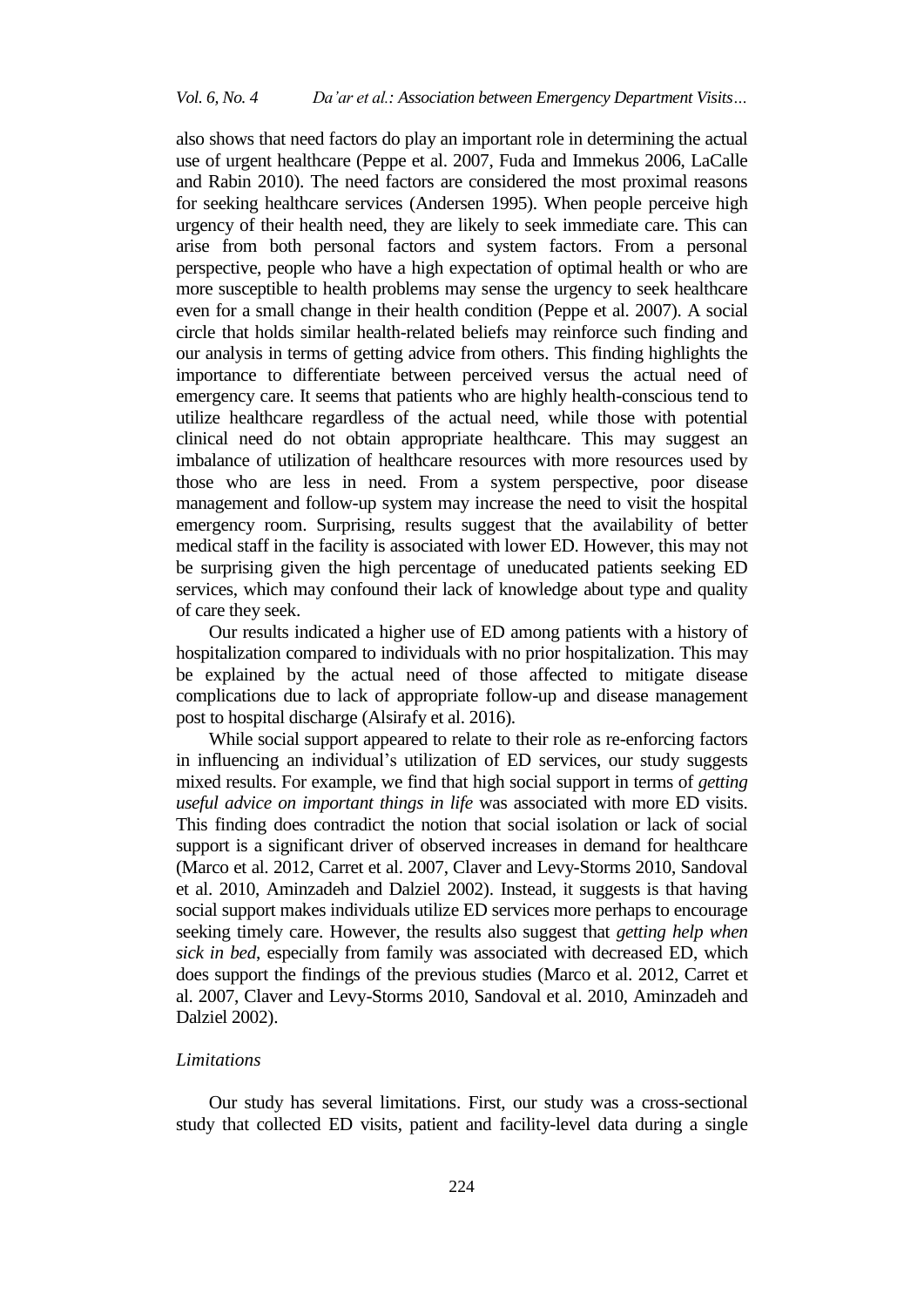point in time. While our study suggests important findings regarding predisposing, enabling, reinforcing and social factors that influence patients' ED utilization, it provided only a snapshot of the analysis of ED visits. Thus, our study was limited in its ability to establish true causality possibly because our response variable and patient and facility-level characteristics and/or predisposing, enabling and need factors were measured concurrently in one period. It is somewhat challenging with one-point time data to establish whether patients visited for own sake first based on perceived need or the enabling and predisposing factors did actually convince them to make a visit to the ED.

Additionally, parts of patients' information were potentially subject to recall bias. For example, patients provided the number of times they visited the ED in the preceding 12 months healthcare staff checked their medical records. Even then, biases in medical records are invariably present due to errors of entry or misclassification. Our study was somewhat limited to ascertain the existence (or lack thereof) of confounding factors in the data. There are various methods of dealing with such problems, including randomization, but that was beyond the scope of our study.

#### *Future Research Recommendations*

Despite these limitations, our study offers several future research recommendations. First, with regard to issues such as facility-level data such as the history of hospitalization, we recommend further and deeper investigation in order to establish whether indeed these factors are facility-specific or systemwide phenomena. Further research on such issues will go a long way in helping facilities to institute measures that ensure better care and isolate facility-specific practice style as natural experiments to examine the comparative effectiveness of different ED facilities in the locality. Furthermore, to address the limitation of cross-section data and possibly establish true causality of the covariates on ED utilization, we recommend robust longitudinal studies that follow patients' records over multiple periods. Finally, in order to deal with retrospective datarelated biases and the possibility of the presence of confounding factors, we recommend future studies to consider randomization or other methods of minimizing such challenges when designing studies.

#### *Implications*

The finding may also have important implications for facilities and health care systems in terms of overcrowding and negative patient outcomes in Saudi Arabia, especially when hospitals are taking proactive measures to prevent infectious diseases such as the Middle East Respiratory Syndrome Coronavirus (MERS-COV). The results may also have implications for cost-consciousness, which is becoming an integral part of national development vision. We expect the results of our study to inform not only facilities and health care systems about the determinants of ED visits and imbalance therein, but also may spur future research. In this regard, we offer several recommendations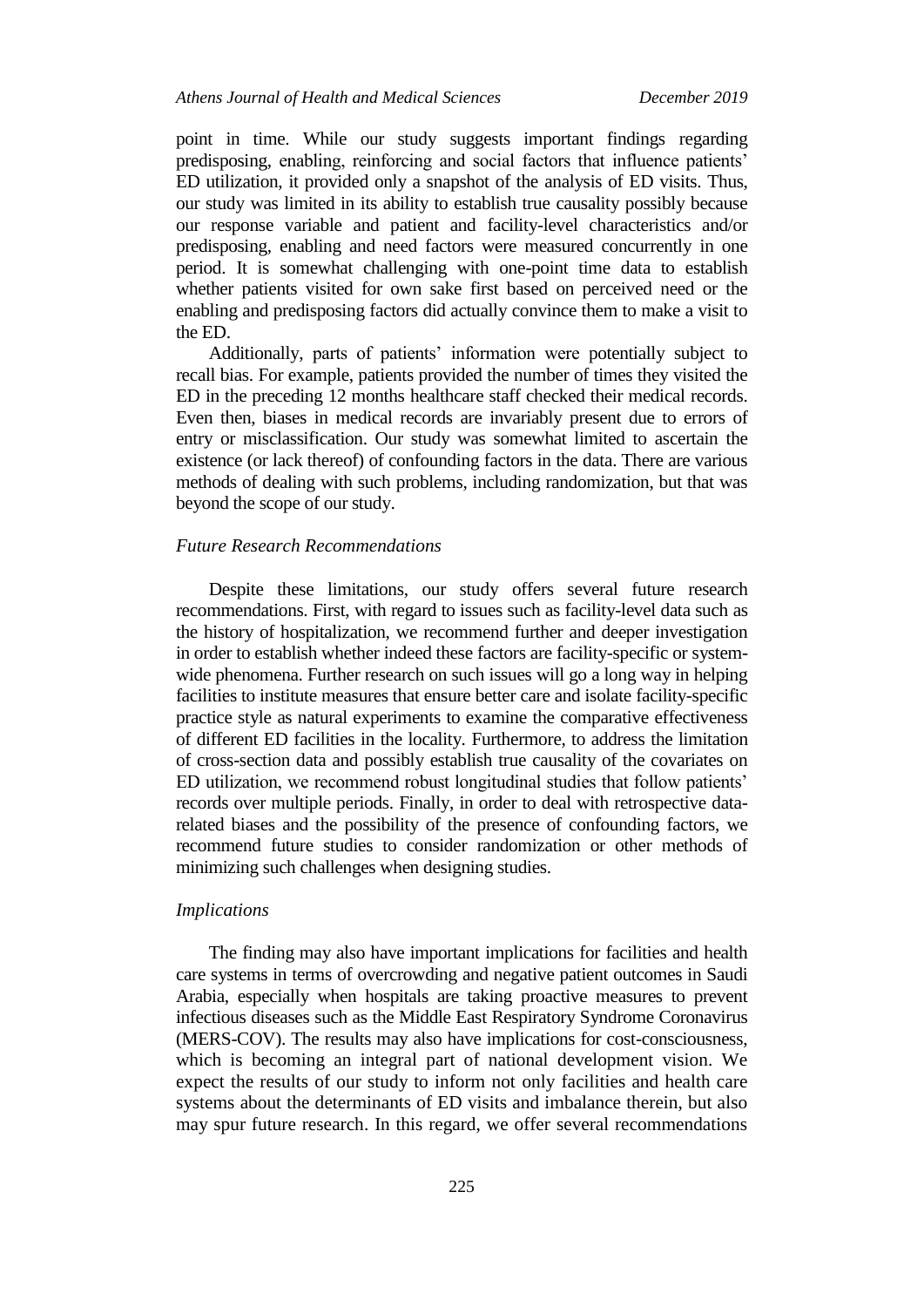that we believe will help hospitals deal with inappropriate ED visits, especially in an acute setting. We also envisage that our study will spur future research to better inform the management of facilities.

# **Conclusion**

This study set out to examine the association between ED utilization and patient and facility-level factors predisposing, enabling, and socially reinforcing that need at the National Guard Health Affairs (NGHA) Hospital in Riyadh, Saudi Arabia. Our study suggests that in general, older, less educated, and lower-income groups, patients with a history of hospitalization, patients with less urgent medical condition, those with sound perceived health status, and patients with social and family support were more likely to utilize ED services. As ED visits continue to rise, these findings may inform predisposing, social/ reinforcing, enabling, and need factors that influence ED utilization in the country. Since this study is the first of its kind to be undertaken in Saudi Arabia to examine the association of these factors with ED demand, it may potentially add to the growing literature on ED utilization by contributing to the understanding of the crucial role of context and local application. Thus, it may provide workable evidence, especially in the wake of limited studies dealing with the imbalance between ED utilization and perceived or clinical need in the region.

# **List of Abbreviations**

ED-Emergency department EHS-Emergency health services ESs-Enhanced Services (ESs) IRB-Institutional Review Board (IRB) KAIMRC-King Abdullah International Medical Research Center KFNGH-King Fahad National Guard Hospital in Riyadh KMAC-King Abdulaziz Medical City PCR-Primary care-related QUT-Queensland University of Technology SAR-Saudi Arabian Riyal

# **Declarations**

#### *Ethics Approval and Consent to Participate*

The research committee of King Abdullah Medical Research Center (KAIMRC) reviewed this study and granted institutional review board (IRB) under research protocol R15/131/R.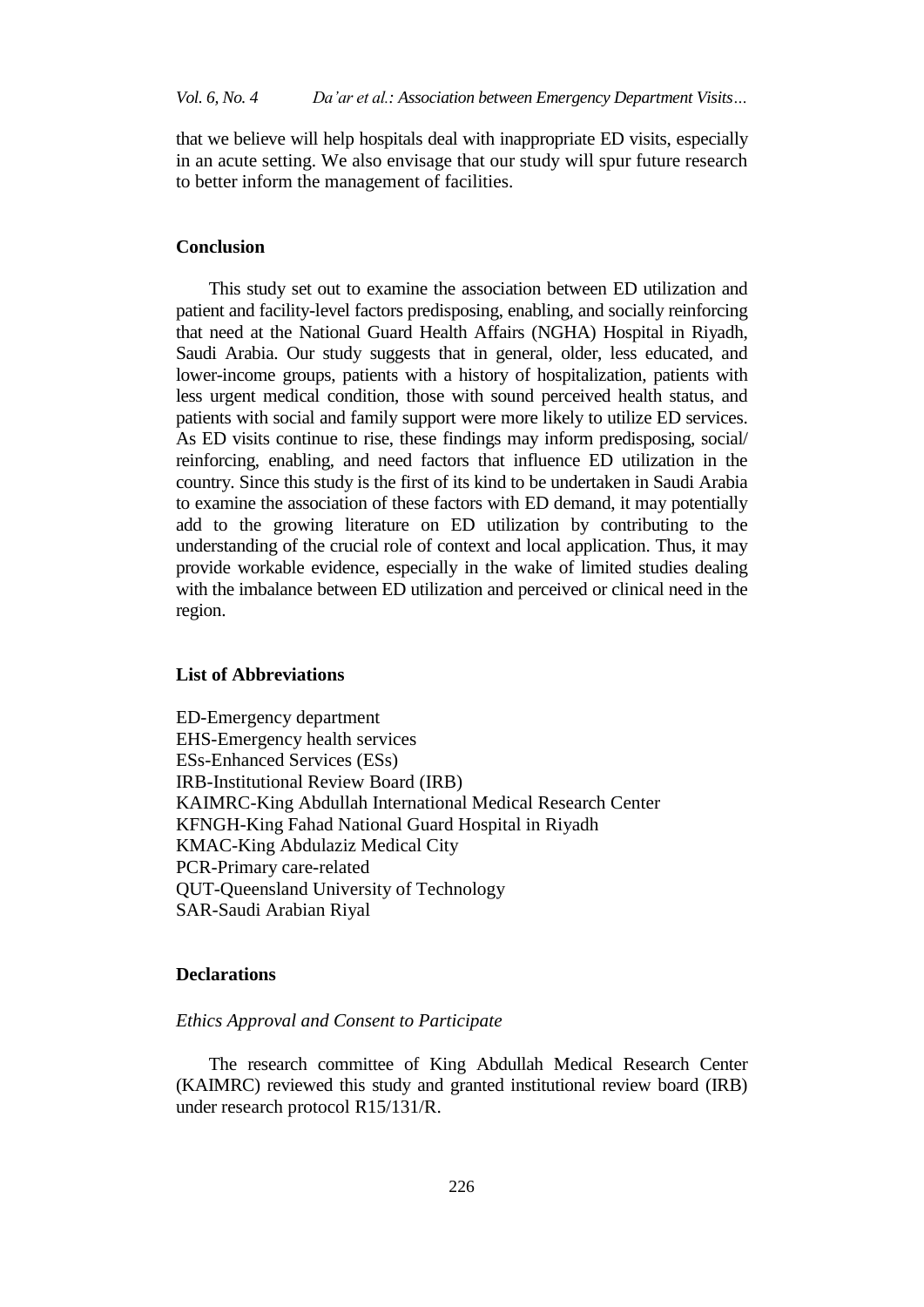*Consent to Publish*

Not applicable.

## *Availability of Data and Materials*

Data supporting study findings are available upon request.

### *Competing Interest*

The authors declare no conflict of interest.

### *Funding*

The authors would like to express their thanks and gratitude to King Abdullah International Medical Research Center (KAIMRC) for providing funds for this project.

# *Authors' Contributions*

OBD guided on the conception and methodology of the study, performed the statistical analysis, drafted manuscript, and approved the final version for this manuscript for submission. KA reviewed conception, conducted literature review and discussion, reviewed, and approved the final version for this manuscript for submission. MA reviewed conception, helped and facilitated site preparation, piloting and data collection. He reviewed draft manuscript and approved final version for submission.

## **Acknowledgements**

The authors would like to express their thanks and gratitude to King Abdullah International Medical Research Centre (KAIMRC) for providing the funds and IRB approval code R15/131/R. The authors would also like to thank the research assistants who collected and the data encoders.

### **References**

- Ahmed AE, AlBuraikan DA, Almazroa HR, Alrajhi MN, ALMuqbil BI, Albaijan MA, et al. (2018) Seventy-two-hour emergency department revisits among adults with chronic diseases: a Saudi Arabian study. *Therapeutics and Clinical Risk Management* 14: 1423-1428.
- Al-Ghanim SA (2004) Factors influencing the utilisation of public and private primary health care services in Riyadh City. *Journal of King Abdulaziz University-Economics and Administration ER* 19(1): 3-27.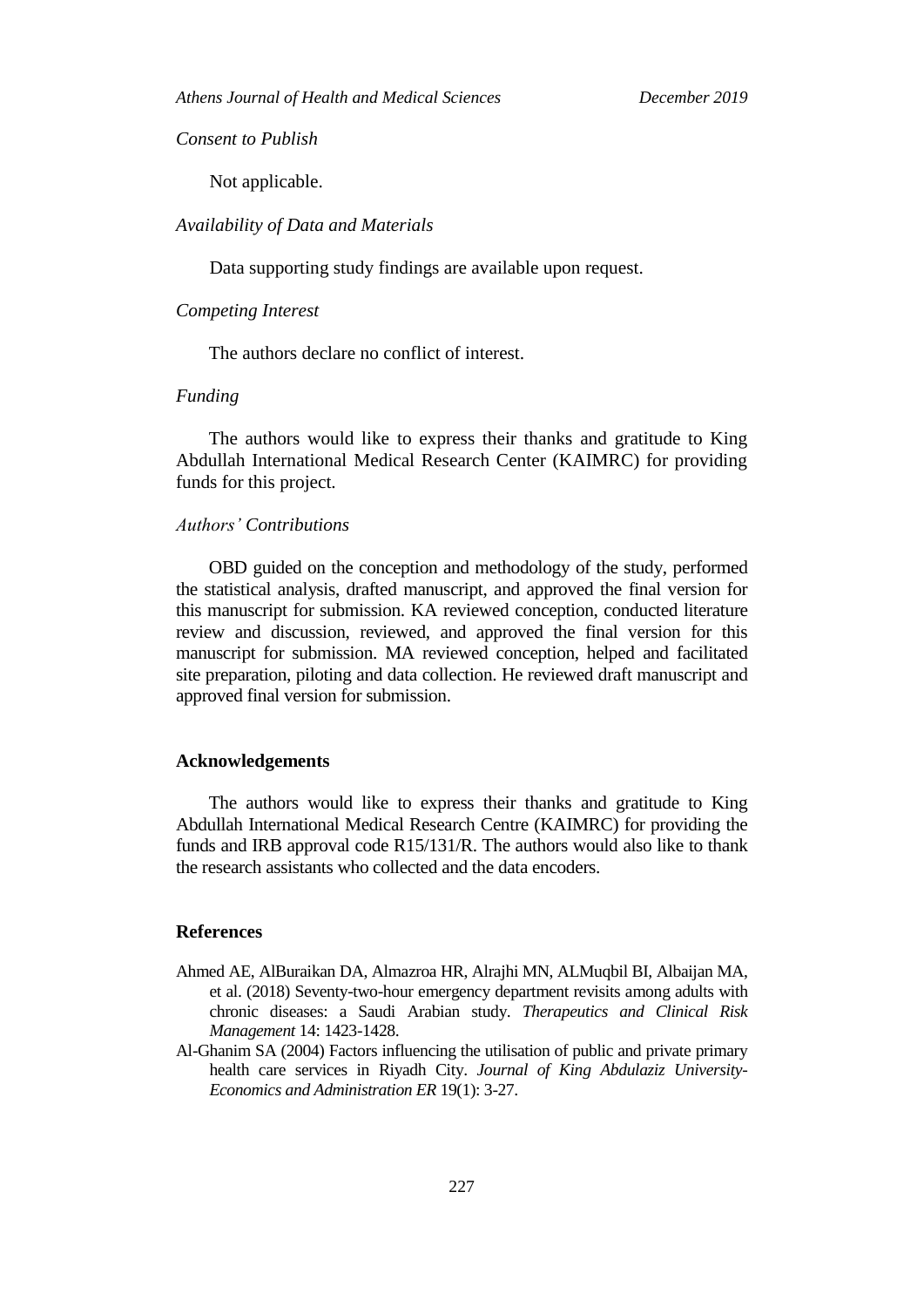- AL-Jahdali H, Anwar A, AL-Harbi A, Baharoon S, Halwani R, Al Shimemeri A, et al. (2012) Factors associated with patient visits to the emergency department for asthma therapy. *BMC Pulmonary Medicine* 12(80): 1-7.
- Alghanim SA, Alomar BA (2015) Frequent use of emergency departments in saudi public hospitals: implications for primary health care services. *Asia Pacific Journal of Public Health* 27(2): 2521-2530.
- Alomar MZ, Akkam A, Alashqar S, Eldali A (2013) Decreased hydration status of emergency department physicians and nurses by the end of their shift. *International Journal of Emergency Medicine* 6(27): 1-7.
- Alsirafy SA, Raheem AA, Al-Zahrani AS, Mohammed AA, Sherisher MA, El-Kashif AT, et al. (2016) Emergency department visits at the end of life of patients with terminal cancer: pattern, causes, and avoidability. *American Journal of Hospice and Palliative Medicine* 33(7): 658-662.
- Alyasin A, Douglas C (2014) Reasons for non-urgent presentations to the emergency department in Saudi Arabia. *International Emergency Nursing* 22(4): 220-225.
- Aminzadeh F, Dalziel WB (2002) Older adults in the emergency department: a systematic review of patterns of use, adverse outcomes, and effectiveness of interventions. *Annals of Emergency Medicine* 39(3): 238-247.
- Andersen RM (1995) Revisiting the behavioral model and access to medical care: does it matter? *Journal of Health and Social Behavior* 36(1): 1-10.
- Babitsch B, Gohl D, von Lengerke T (2012) Re-revisiting Andersen᾽s Behavioral Model of health services use: a systematic review of studies from 1998-2011. *GMS Psycho-Social-Medicine* 9: Doc11.
- Bakarman MA, Njaifan NK (2014) Assessment of non-emergency cases attending emergency department at King Fahad General Hospital, Jeddah: pattern and outcomes. *Life Science Journal* 11(8): 20-25.
- Berra S, Borrell C, Rajmil L, Estrada MD, Rodriguez M, Riley AW, et al. (2006) Perceived health status and use of healthcare services among children and adolescents. *The European Journal of Public Health* 16(4): 405-414.
- Byers AL, Allore H, Gill TM, Peduzzi PN (2003) Application of negative binomial modeling for discrete outcomes: a case study in aging research. *Journal of Clinical Epidemiology* 56(6): 559-564.
- Carret ML, Fassa AG, Kawachi I (2007) Demand for emergency health service: factors associated with inappropriate use. *BMC Health Services Research* 7: 131.
- Claver ML, Levy-Storms L (2010) The revolving door: high ER use among older veterans. *Qualitative Health Research* 20(3): 365-374.
- Dawoud SO, Ahmad AM, Alsharqi OZ, Al-Raddadi RM (2016) Utilization of the emergency department and predicting factors associated with its use at the Saudi Ministry of Health General Hospitals. *Global Journal of Health Science* 8(1): 90- 106.
- de la Granda Bermúdez MM, Guzmán GG, Fernández MF, Solano JJ (2018) Impact of the elderly patient in the emergency department. *Revista Espanola de Geriatria y Gerontologia* 53(3): 145-148.
- Enard KR, Ganelin DM (2013) Reducing preventable emergency department utilization and costs by using community health workers as patient navigators. *Journal of Healthcare Management* 58(6): 412-427; discussion 428.
- Fuda KK, Immekus R (2006) Frequent users of Massachusetts Emergency Departments: a Statewide Analysis. *Annals of Emergency Medicine* 48(1): 9-16.
- Grootendorst PV (1995) A comparison of alternative models of prescription drug utilization. *Health Economics* 4(3): 183-198.
- Hoot NR, Aronsky D (2008) Systematic review of emergency department crowding: causes, effects, and solutions. *Annals of Emergency Medicine* 52(2): 126-136.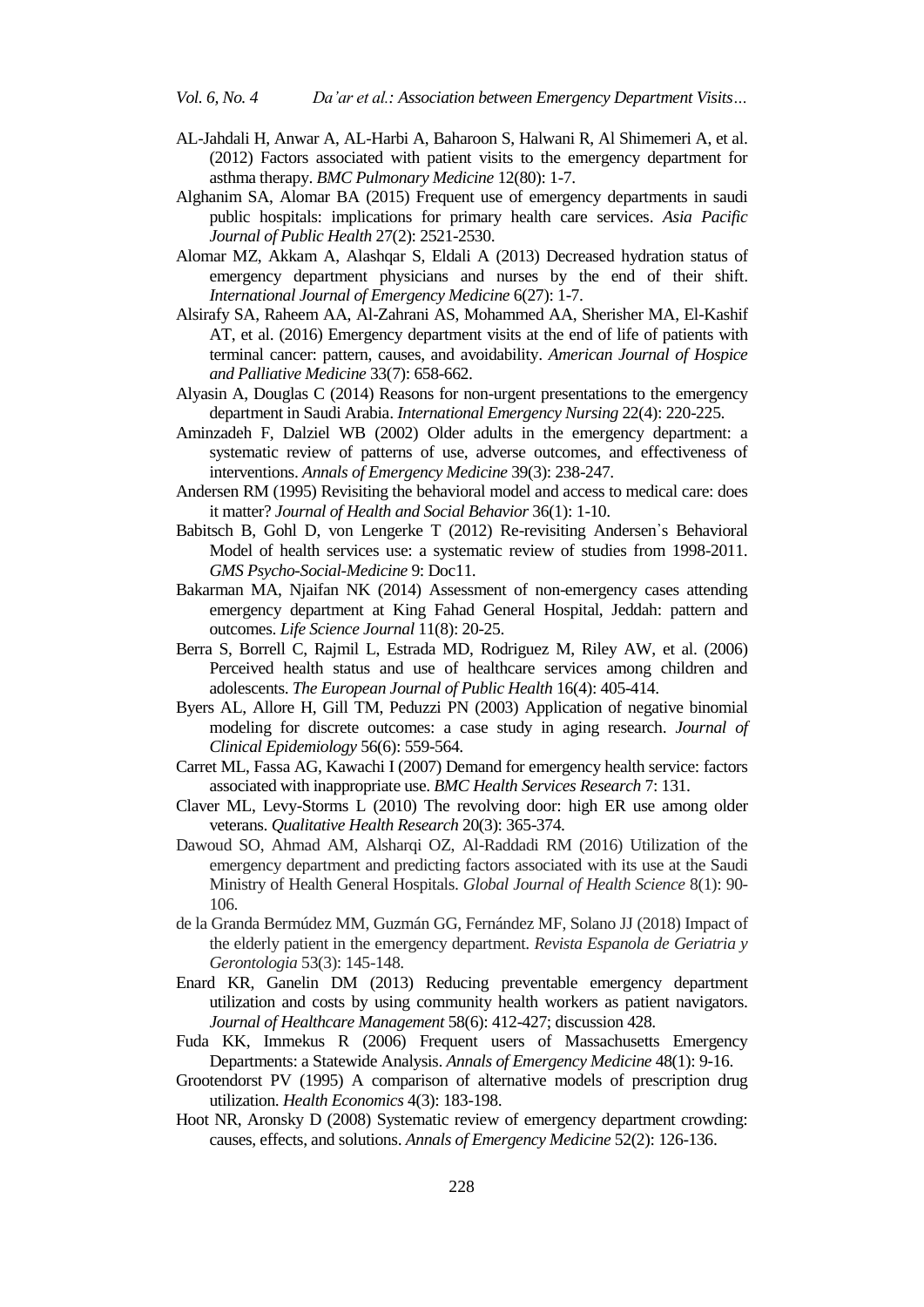- Howlader N, Noone A, Krapcho M (2015) *SEER Cancer Statistics Review, 1975-2015*, *National Cancer Institute*. Retrieved from https://bit.ly/2ktXlCU.
- Ionescu-Ittu R, McCusker J, Ciampi A, Vadeboncoeur AM, Roberge D, Larouche D, et al. (2007) Continuity of primary care and emergency department utilization among elderly people. *Canadian Medical Association Journal* 177(11): 1362- 1368.
- Khan Y, Glazier RH, Moineddin R, Schull MJ (2011) A population-based study of the association between socioeconomic status and emergency department utilization in Ontario, Canada. *Academic Emergency Medicine* 18(8): 836-843.
- LaCalle E, Rabin E (2010) Frequent users of Emergency Departments: the Myths, the Data, and the Policy Implications. *Annals of Emergency Medicine* 56(1):42-48.
- Macinko J, de Oliveira VB, Turci MA, Guanais FC, Bonolo PF, Lima-Costa MF (2011) The influence of primary care and hospital supply on ambulatory caresensitive hospitalizations among adults in Brazil, 1999-2007. *American Journal of Public Health* 101(10): 1963-1970.
- Marco CA, Weiner M, Ream SL, Lumbrezer D, Karanovic D (2012) Access to care among emergency department patients. *Emergency Medicine Journal: EMJ* 29(1): 28-31.
- Ministry of Health (2016) *Annual Report for Health Statistics*. Riyadh, Saudi Arabia. Retrieved from https://bit.ly/2kFFFnW.
- Ministry of Health (2012) *Annual Report for Health Statistics*. Riyadh, Saudi Arabia. Retrieved from https://bit.ly/1Je1hfb.
- Ministry of Health (2013) *Annual Report for Health Statistics*. Riyadh, Saudi Arabia. Retrived from https://bit.ly/2lNwK47.
- Morganti KG, Bauhoff S, Blanchard JC, Abir M, Iyer N, Smith A, et al. (2013) The evolving role of emergency departments in the United States. *Rand Health Quarterly* 3(2): 1-3.
- Peppe EM, Jim W, Mays JM, Chang HC, Becker E, Bianca DiJulio B (2007) *Characteristics of Frequent Emergency Department Users*. Retrieved from https://bit.ly/2kbpVZG.
- Pines JM, Hilton JA, Weber EJ, Alkemade AJ, Al Shabanah H, Anderson PD, et al. (2011a) International perspectives on emergency department crowding. *Academic Emergency Medicine* 18(12): 1358-1370.
- Pines JM, Asplin BR, Kaji AH, Lowe RA, Magid DJ, Raven M, et al. (2011b) Frequent users of emergency department services: gaps in knowledge and a proposed research agenda. *Academic Emergency Medicine* 18(6): e64-69.
- Rehmani R (2004) Emergency section and overcrowding in a University Hospital of Karachi, Pakistan. *JPMA The Journal of the Pakistan Medical Association* 54(5): 233-237.
- Rehmani R, Norain A (2007) Trends in emergency department utilization in a hospital in the eastern region of Saudi Arabia. *Saudi Medical Journal* 28(2): 236-240.
- Sandoval E, Smith S, Walter J, Schuman S-AH, Olson MP, Striefler R, et al. (2010) A comparison of frequent and infrequent visitors to an urban emergency department. *The Journal of Emergency Medicine* 38(2): 115-121.
- Sari N (2009) Physical inactivity and its impact on healthcare utilization. *Health Economics* 18(8): 885-901.
- Schoen C, Osborn R, Huynh PT, Doty M, Davis K, Zapert K, et al. (2004) Primary care and health system performance: adults᾽ experiences in five countries. *Health Affairs (Millwood)* Suppl Web Exclusives: W4-487-503.
- Shah NM, Shah MA, Behbehani J (1996) Predictors of non-urgent utilization of hospital emergency services in Kuwait. *Social Science & Medicine* 42(9): 1313- 1323.